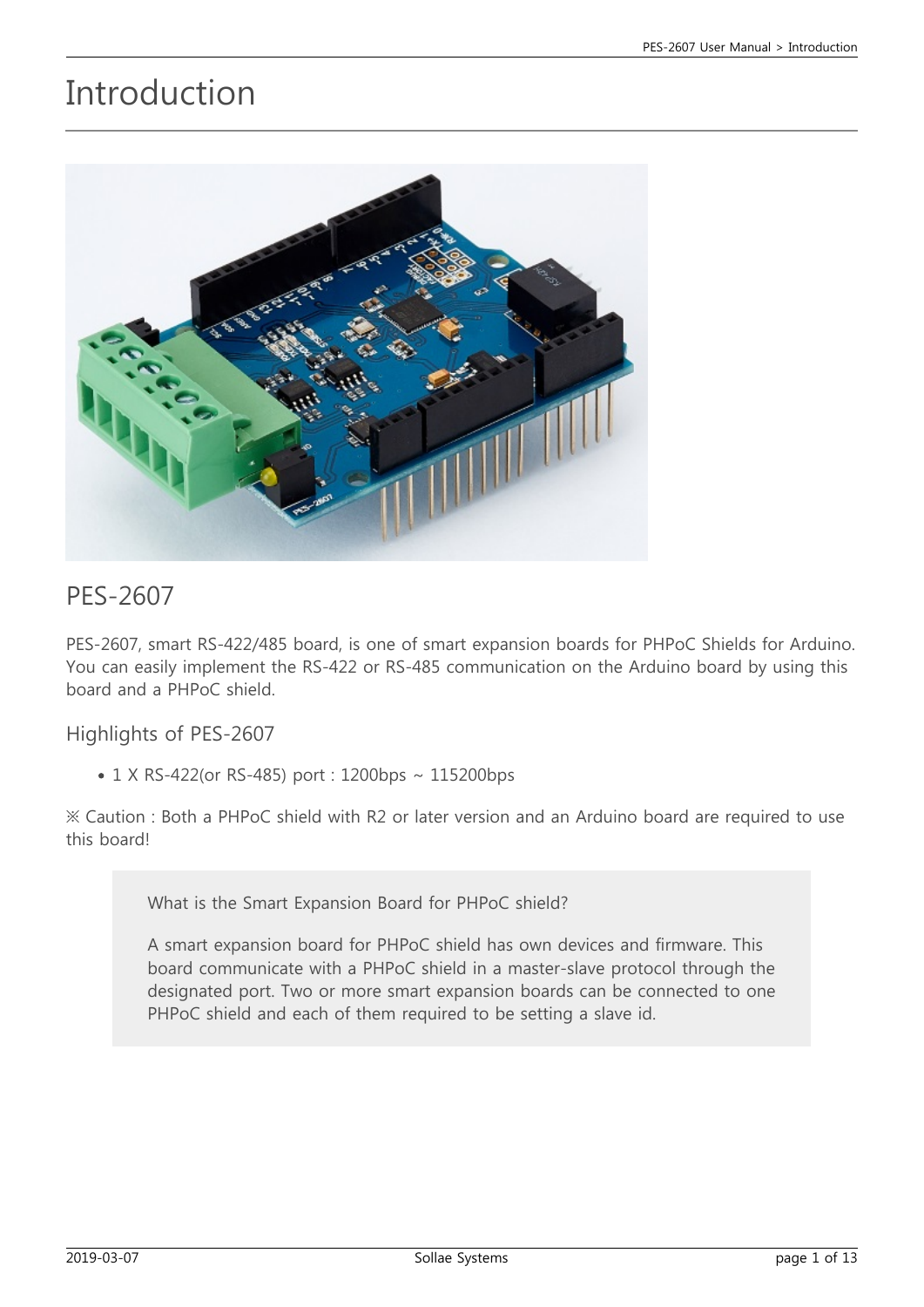## Dimension

Body



※ Dimensions(unit : mm) may vary according to a method of measurement.

### Terminal Block

This board uses two types of 6-pole terminal block. Refer to each datasheet for dimension.

- [Datasheet of T-type Terminal Block](https://www.phpoc.com/support/manual/pes-2607_user_manual/img/tb_type_T.pdf)
- [Datasheet of S-type Terminal Block](https://www.phpoc.com/support/manual/pes-2607_user_manual/img/tb_type_S.pdf)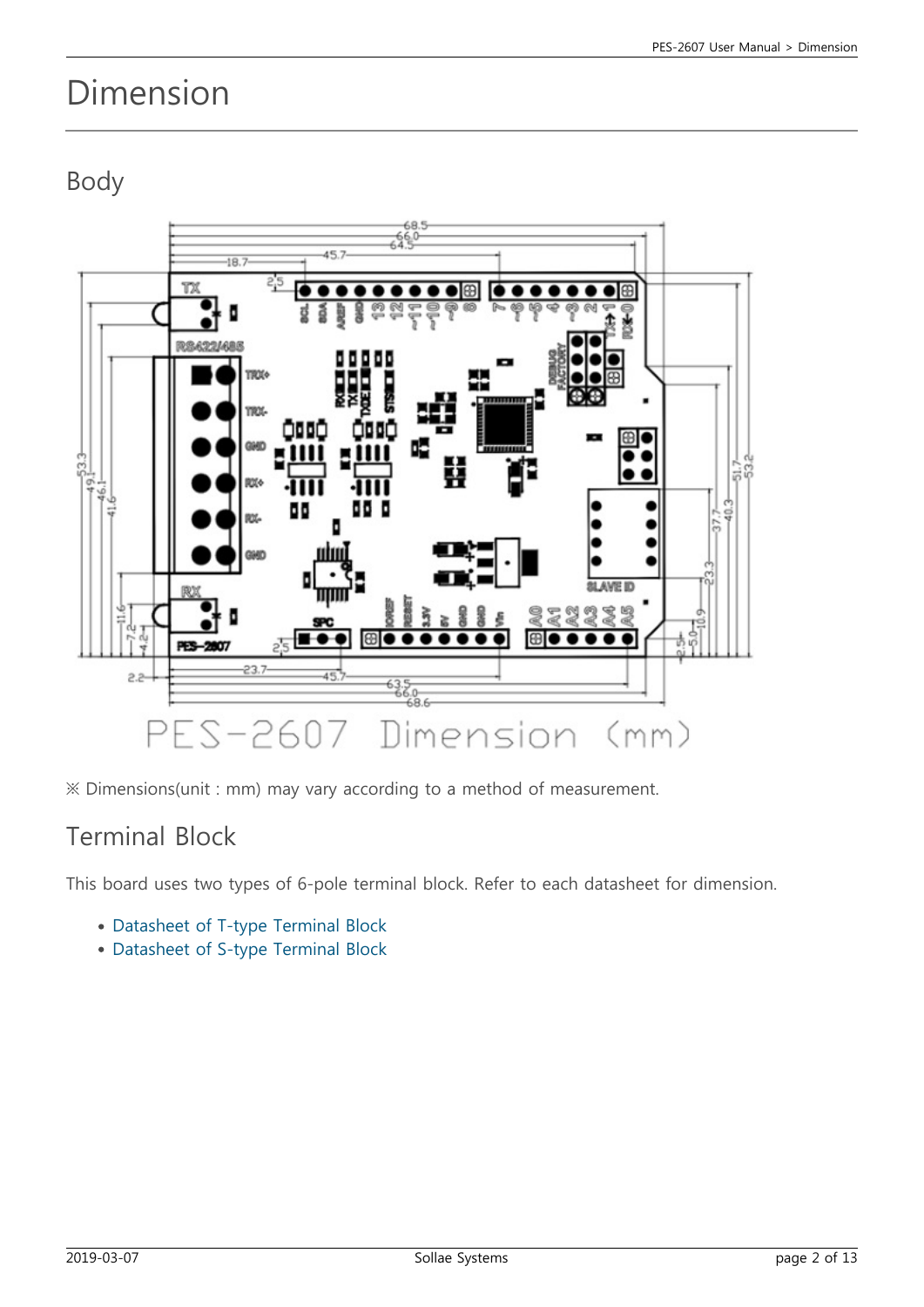# Schematic

This is the schematic of PES-2607.

[PES-2607-V10-PO.pdf](https://www.phpoc.com/support/manual/pes-2607_user_manual/img/PES-2607-V10-PO.pdf)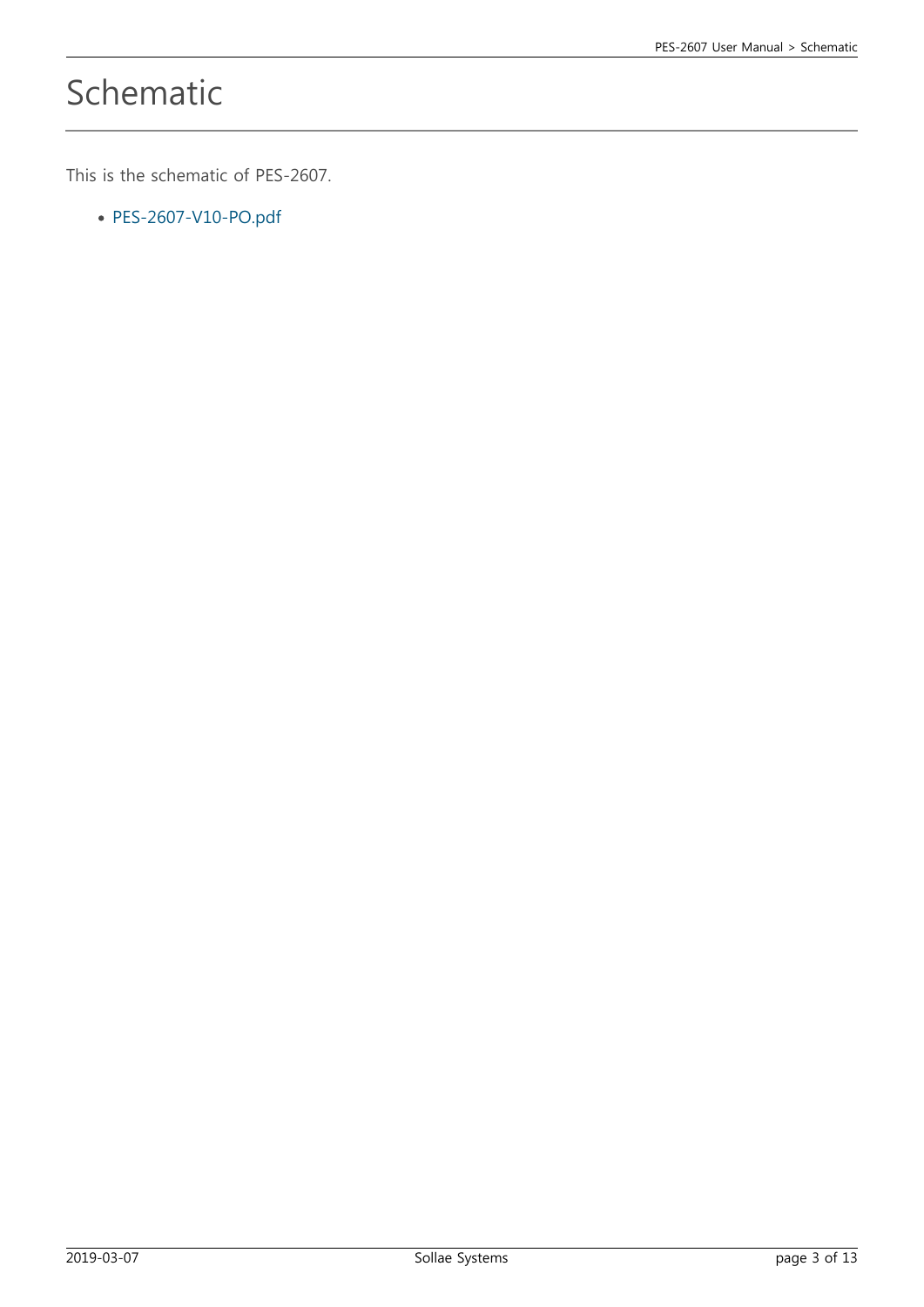## Layout



### 1. RS-422/485 Port

The RS-422/485 port of this board is a terminal block. It has six terminals and a 5mm pitch.



#### RS-422

| <b>Number</b> | Name       | Description    | Level  | I/O | Wiring   |
|---------------|------------|----------------|--------|-----|----------|
|               | TX+        | Transmit Data+ | RS-422 | Out | Required |
|               | TX-        | Transmit Data- | RS-422 | Out | Required |
|               | <b>GND</b> | Ground         | Ground |     | Required |
|               | $RX+$      | Receive Data+  | RS-422 | In  | Required |
|               | $RX -$     | Receive Data-  | RS-422 | In  | Required |
|               | <b>GND</b> | Ground         | Ground |     | Required |

#### RS-485

| Number | <b>Name</b> | Description              | Level         | I/O    | Wiring   |
|--------|-------------|--------------------------|---------------|--------|----------|
|        | TRX+        | Transmit / Receive Data+ | RS-485        | In/Out | Required |
|        | TRX-        | Transmit / Receive Data- | <b>RS-485</b> | In/Out | Required |
|        | GND         | Ground                   | Ground        |        | Required |
|        | GND         | Ground                   | Ground        |        | Required |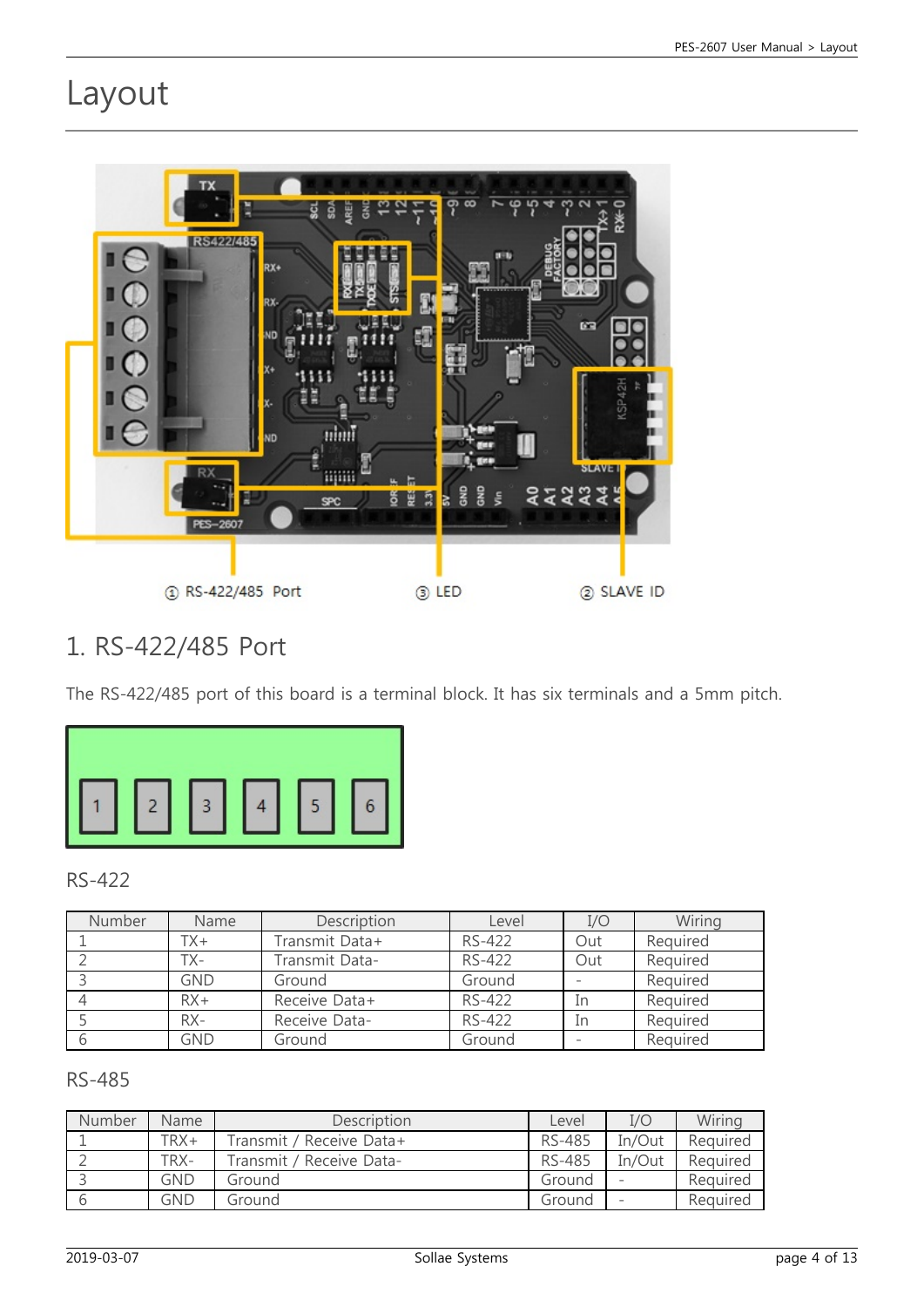## 2. SLAVE ID Switch

A slave ID is used when PHPoC board identifies each smart expansion board. So, each smart expansion board, which is connected to a PHPoC board, should have a unique slave ID. The slave ID can be set one of the numbers from 1 to 14 by 4 DIP switches as follows:



### 3. LED

This board has 6 LEDs.

| Name            | Quantity | Type       | Color  | Operation                                                                                            |
|-----------------|----------|------------|--------|------------------------------------------------------------------------------------------------------|
| <b>STS</b>      |          | <b>SMD</b> | red    | ID setting is normal $>$ repeats on / off every 1<br>second<br>ID setting is incorrect > blinks fast |
| ТX              |          | DIP, SMD   | green  | blinks when sending data to the serial port                                                          |
| $\overline{RX}$ |          | DIP, SMD   | yellow | blinks when receiving data to the serial port                                                        |
| <b>TXDE</b>     |          | <b>SMD</b> | green  | TxDE enabled > blinks while sending data<br>TxDE disabled > ON                                       |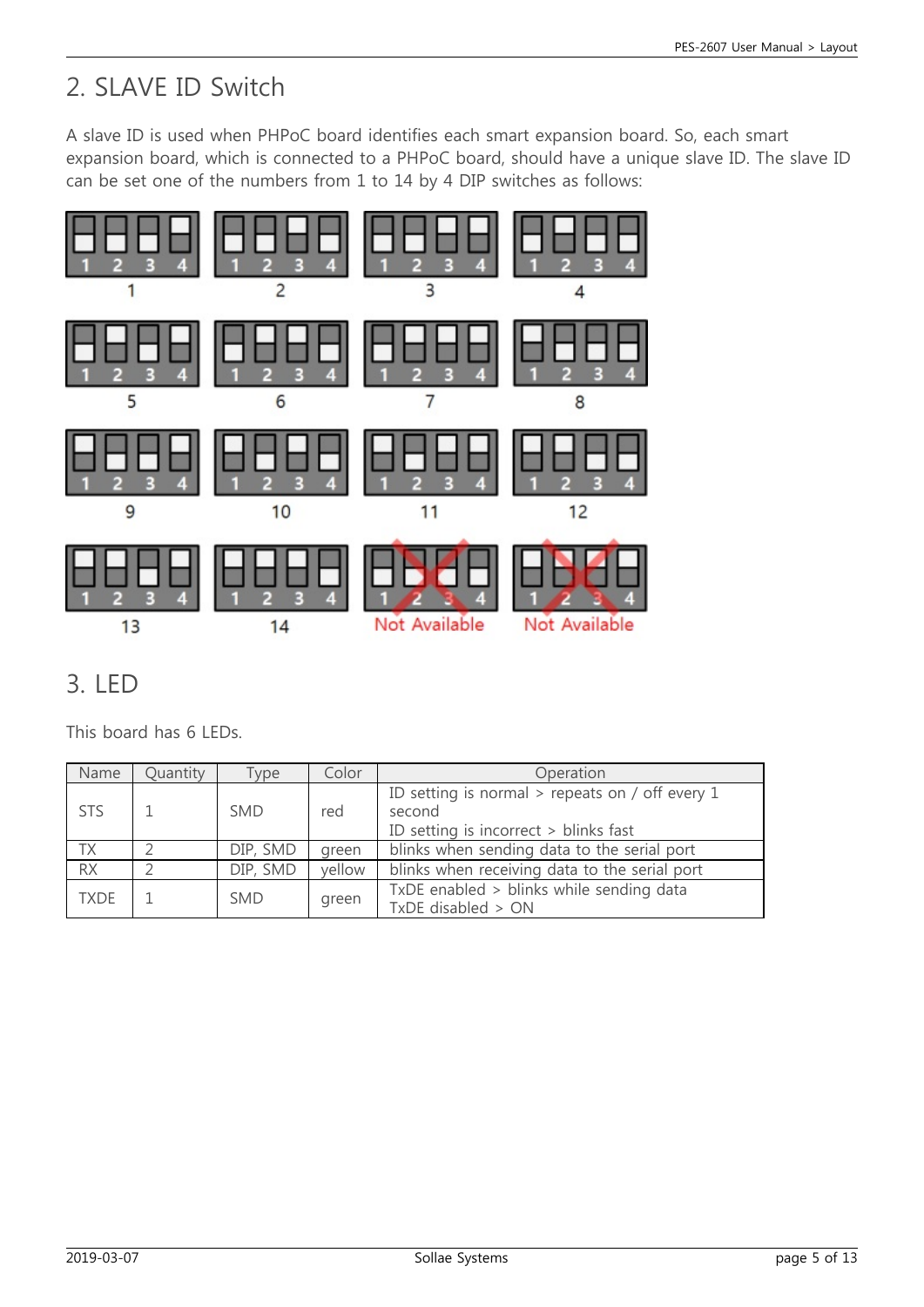## How to Use

This board can be used by steps as follows.

## 1. Connect to a PHPoC Shield and an Arduino

It is not possible to use this board alone. Please be sure that connection to a PHPoC Shield and an Arduino.

## 2. Install Libraries for Arduino

Install PHPoC and PhpocExpansion library via library manager on Arduino IDE. Both libraries are required to use PHPoC shield and this board. Refer to the manual pages below for detail about the libraries.

• [PHPoC shield library reference](https://www.phpoc.com/support/manual/phpoc_shield_for_arduino_library_reference)

### 3. Use Sample Codes

Use sample codes in libraries and examples in this manual.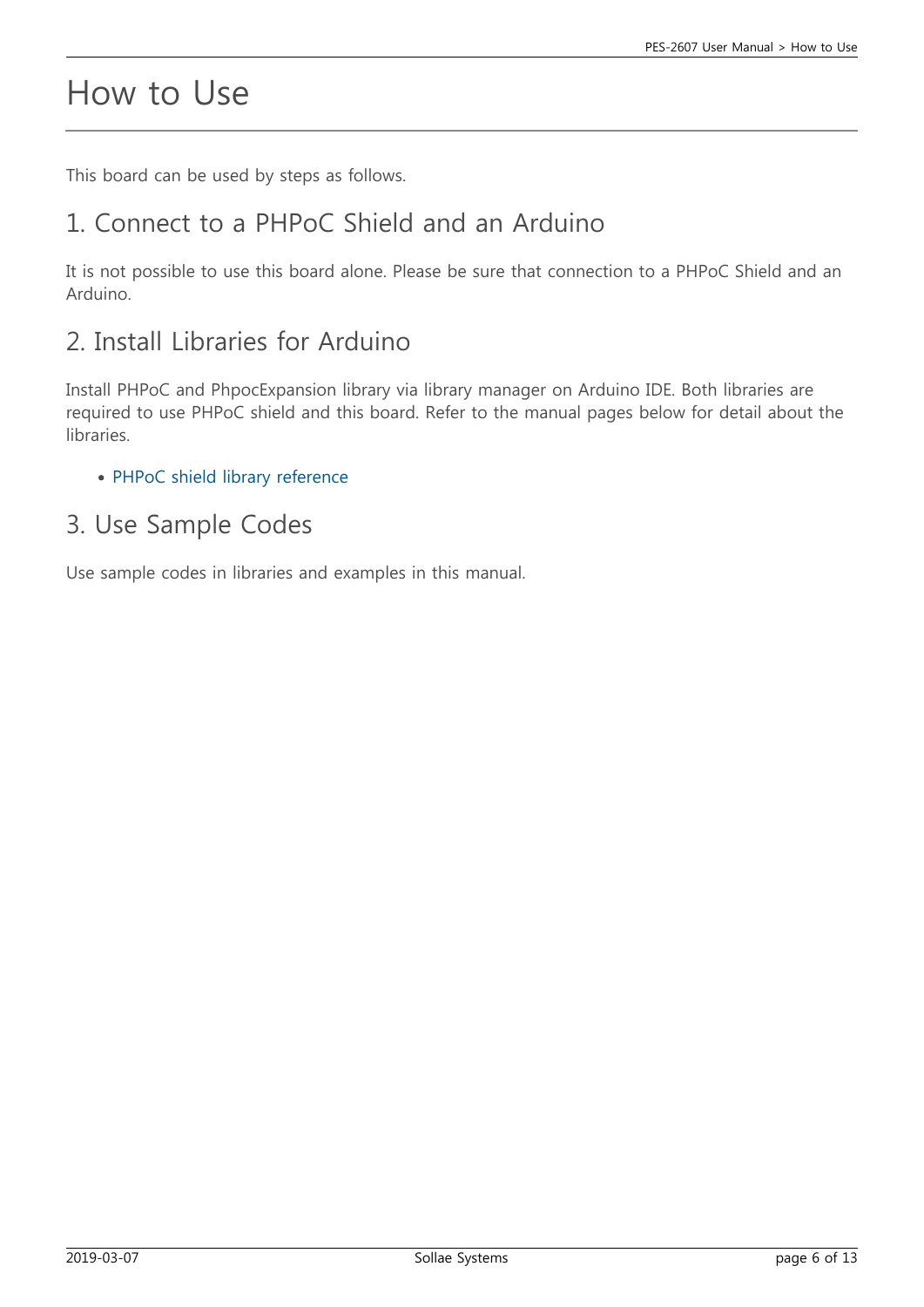# Class and Functions

## Class

To use this extension board, use the ExpansionSerial class of the PHPoC Expansion library.

## Member Functions

Available member functions of the ExpansionSerial class are as follows:

| Member Function               | Description                              |
|-------------------------------|------------------------------------------|
| int getPID(void)              | get the product's ID                     |
| char *getName(void)           | get the product's name                   |
| ExpansionSerial(int sid)      | create an instance of the serial port    |
| void begin(void)              | set the serial communication parameters  |
| int available(void)           | get the received data size               |
| int peek(void)                | peek one byte of received data           |
| int read(void)                | read one byte from the receive buffer    |
| int availableForWrite(void)   | get the remaining size of receive buffer |
| void flush(void)              | flush send buffer                        |
| int write(int wbuf, int wlen) | send data                                |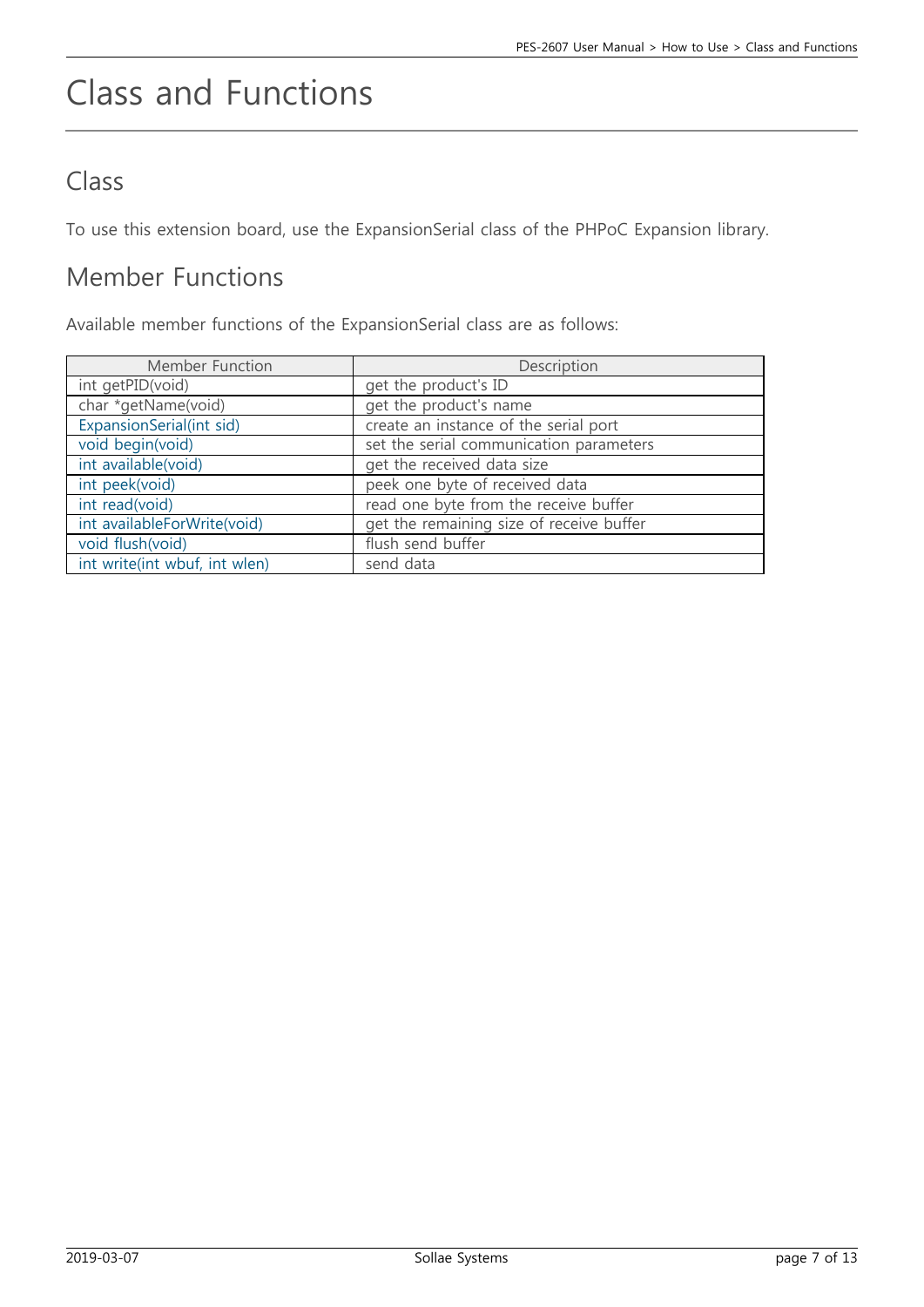## Settings

### Setting Communication Parameters

You can set communication parameters by using [begin\(\)](https://www.phpoc.com/support/manual/phpoc_shield_expansion_library_reference/contents.php?id=expansion_serial_begin) function.

port.begin(baud) port.begin(sets)

- $\bullet$  baud baudrate in bps unit (1200 ~ 115200)
- sets a string which is specified baudrate, parity, data bit, stop bit and flow control

"(baudrate)[parity[data bit[stop bit[flow control]]]]"

※ (): mandatory, []: optional

| Parameter    | Values             | Description                                               | Default Value |
|--------------|--------------------|-----------------------------------------------------------|---------------|
| baudrate     | $1200 \sim 115200$ | baudrate(bps)                                             | 115200        |
| parity       | $N, E, O, M$ or S  | parity bit<br>(N:None, E:Even, O:Odd, M:Mark,<br>S:Space) | N             |
| data bit     | 8 or 7             | data bit                                                  |               |
| stop bit     | $1$ or $2$         | stop bit                                                  |               |
| flow control | Г or N             | TxDE enable (T) / disable (S)                             |               |

※ Note : It is recommended that you always set the flow control to T.

### Example

source code for Arduino

```
#include <PhpocExpansion.h>
#include <Phpoc.h>
#define BUFFER_SIZE 100 // read and write buffer size, reduce it if memory of Arduino is not
enough
byte spcId = 1;
ExpansionSerial port(spcId);
byte rwbuf[BUFFER_SIZE]; // read and write buffer
```

```
void setup() {
    Serial.begin(9600);
    while(!Serial)
\ddot{i}
```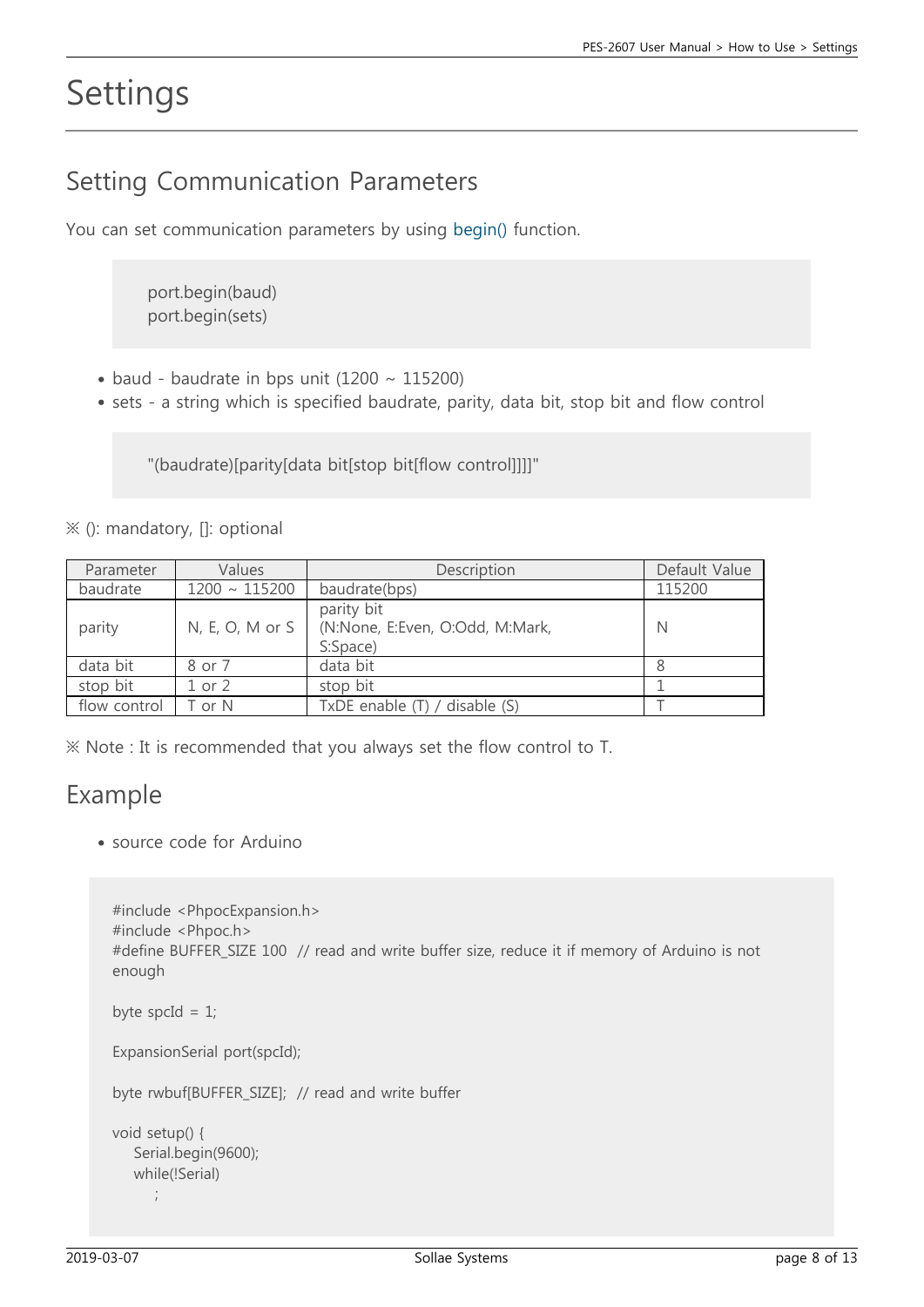```
 Phpoc.begin(PF_LOG_SPI | PF_LOG_NET);
    Expansion.begin();
    // sets the parameters for serial data communication
    port.begin("115200N81T");
}
void loop() {
    int txfree = port.availableForWrite();
    int rxlen = port.available();
   if(rxlen > 0) {
       if(rxlen <= txfree) {
          int rwlen; // read and write length
           if(rxlen <= BUFFER_SIZE)
              rwlen = rxlen;
           else
              rwlen = BUFFER_SIZE;
          // receive data
           rwlen = port.readBytes(rwbuf, rwlen);
          // send data
           port.write(rwbuf, rwlen);
          // print data to serial monitor of Arduino IDE
           Serial.write(rwbuf, rwlen);
       }
    }
    delay(1);
}
```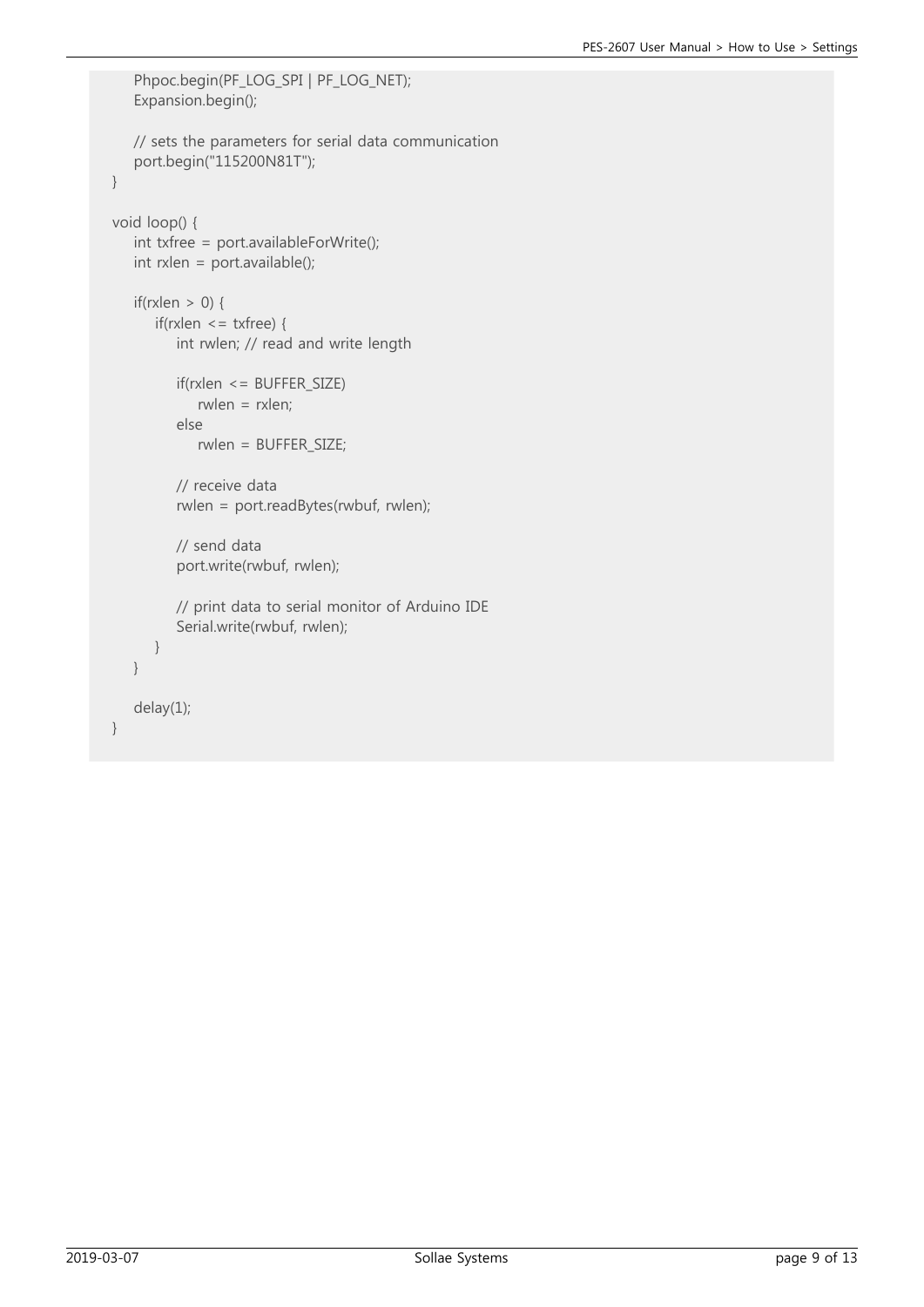## Receiving Data

### Getting Received Data Size

You can get the received data size from the serial port by using [available\(\)](https://www.phpoc.com/support/manual/phpoc_shield_expansion_library_reference/contents.php?id=expansion_serial_available) function.

port.available()

This function returns the data size (bytes in integer) which can be read from the serial port.

#### Peeking a Byte

You can peek the first byte in the receive buffer by using [peek\(\)](https://www.phpoc.com/support/manual/phpoc_shield_expansion_library_reference/contents.php?id=expansion_serial_peek) function.

port.peek()

The byte returned by this function remains in the buffer.

#### Reading a Byte

You can read the first byte in the receive buffer by using [read\(\)](https://www.phpoc.com/support/manual/phpoc_shield_expansion_library_reference/contents.php?id=expansion_serial_read) function.

port.read()

The byte returned by this function removed from the buffer.

### Example

source code for Arduino

```
#include <PhpocExpansion.h>
#include <Phpoc.h>
#define BUFFER_SIZE 100 // read and write buffer size, reduce it if memory of Arduino is not
enough
byte spcId = 1;
ExpansionSerial port(spcId);
byte rwbuf[BUFFER_SIZE]; // read and write buffer
void setup() {
    Serial.begin(9600);
```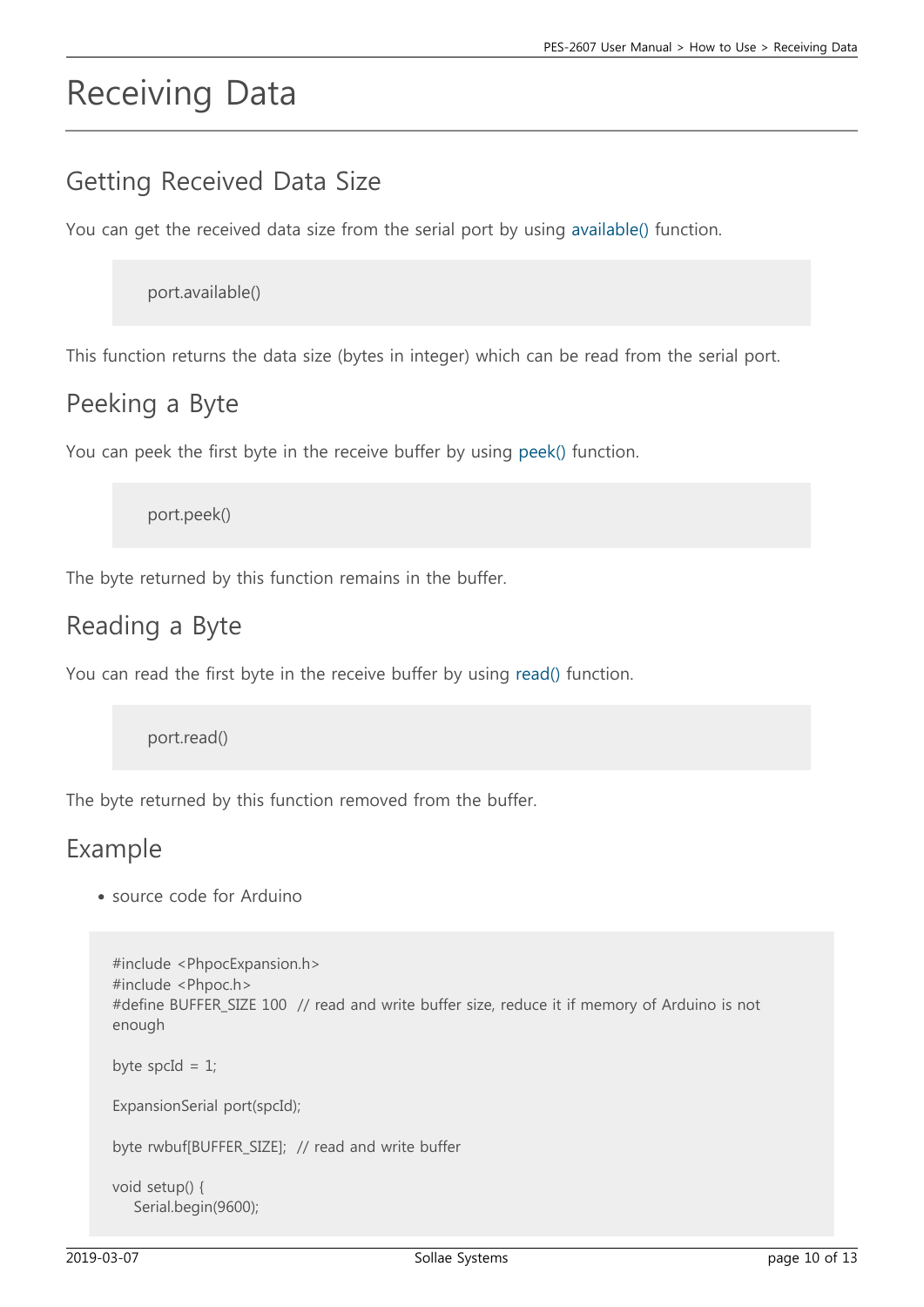```
 while(!Serial)
       ;
    Phpoc.begin(PF_LOG_SPI | PF_LOG_NET);
    Expansion.begin();
    port.begin("115200N81T");
}
void loop() {
    int txfree = port.availableForWrite();
    // gets the size of received data
    int rxlen = port.available();
   if(rxlen > 0) {
       // reads the next byte of incoming serial data
      int value = port.read();
       Serial.print("read : ");
       Serial.println(value);
    }
    delay(1);
}
```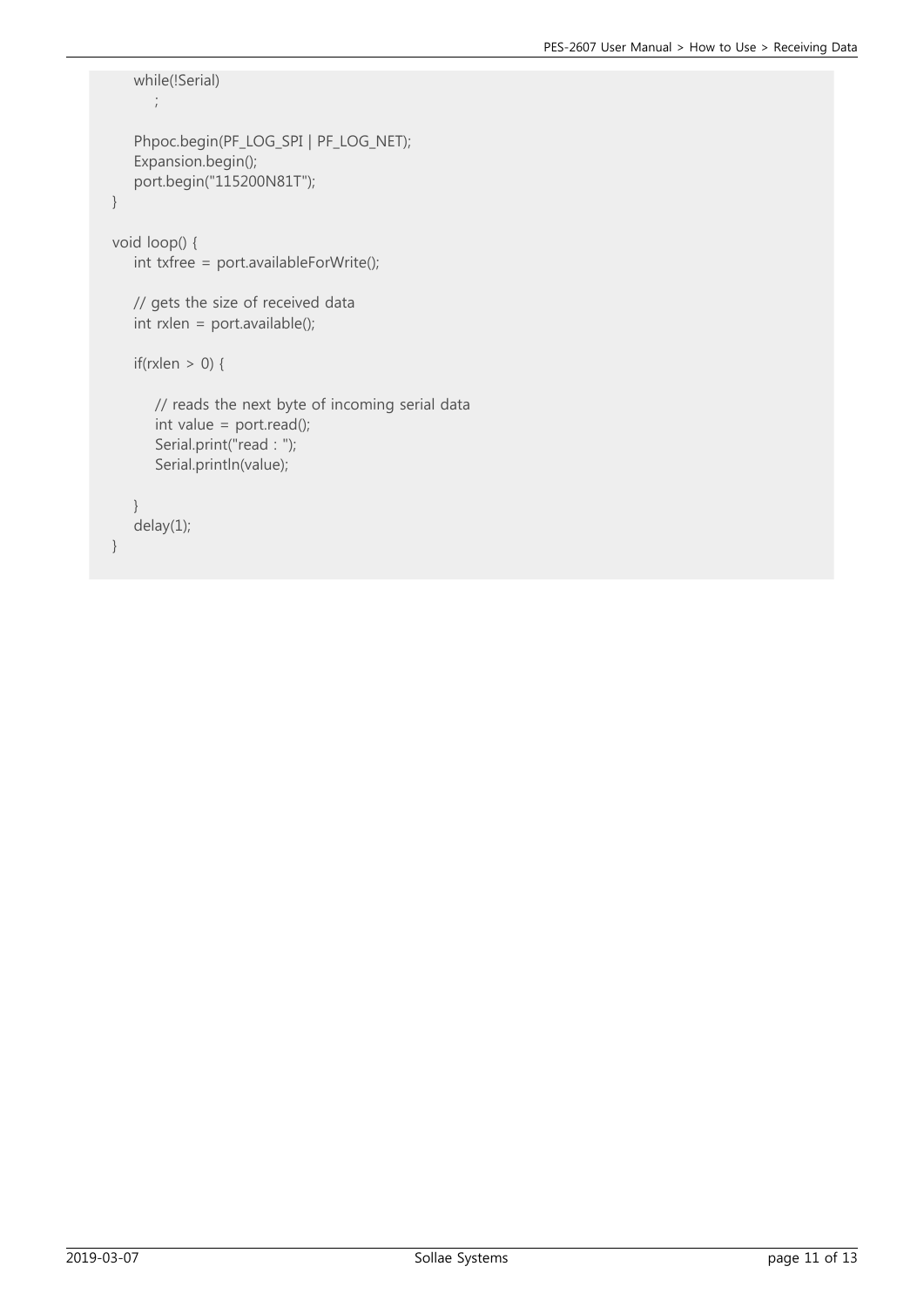# Sending Data

## Getting the Free Space in Send Buffer

You can get the free space in send buffer by using [availableForWrite\(\)](https://www.phpoc.com/support/manual/phpoc_shield_expansion_library_reference/contents.php?id=expansion_serial_availableforwrite) function.

port.availableForWrite()

This function returns the size of free space (byte in integer) in send buffer.

### Flushing the Send Buffer

You can flush the send buffer by using [flush\(\)](https://www.phpoc.com/support/manual/phpoc_shield_expansion_library_reference/contents.php?id=expansion_serial_flush) function.

port.flush()

### Sending Data

You can send data by using [write\(\)](https://www.phpoc.com/support/manual/phpoc_shield_expansion_library_reference/contents.php?id=expansion_serial_write) function.

port.write(byte) port.write(wbuf, wlen)

- byte one-byte data in integer
- wbuf a series of bytes
- wlen the size of send data (bytes)

#### Example

source code for Arduino

```
#include <PhpocExpansion.h>
#include <Phpoc.h>
#define BUFFER_SIZE 100 // read and write buffer size, reduce it if memory of Arduino is not
enough
byte spcId = 1;
ExpansionSerial port(spcId);
```
byte rwbuf[BUFFER\_SIZE]; // read and write buffer

void setup() {